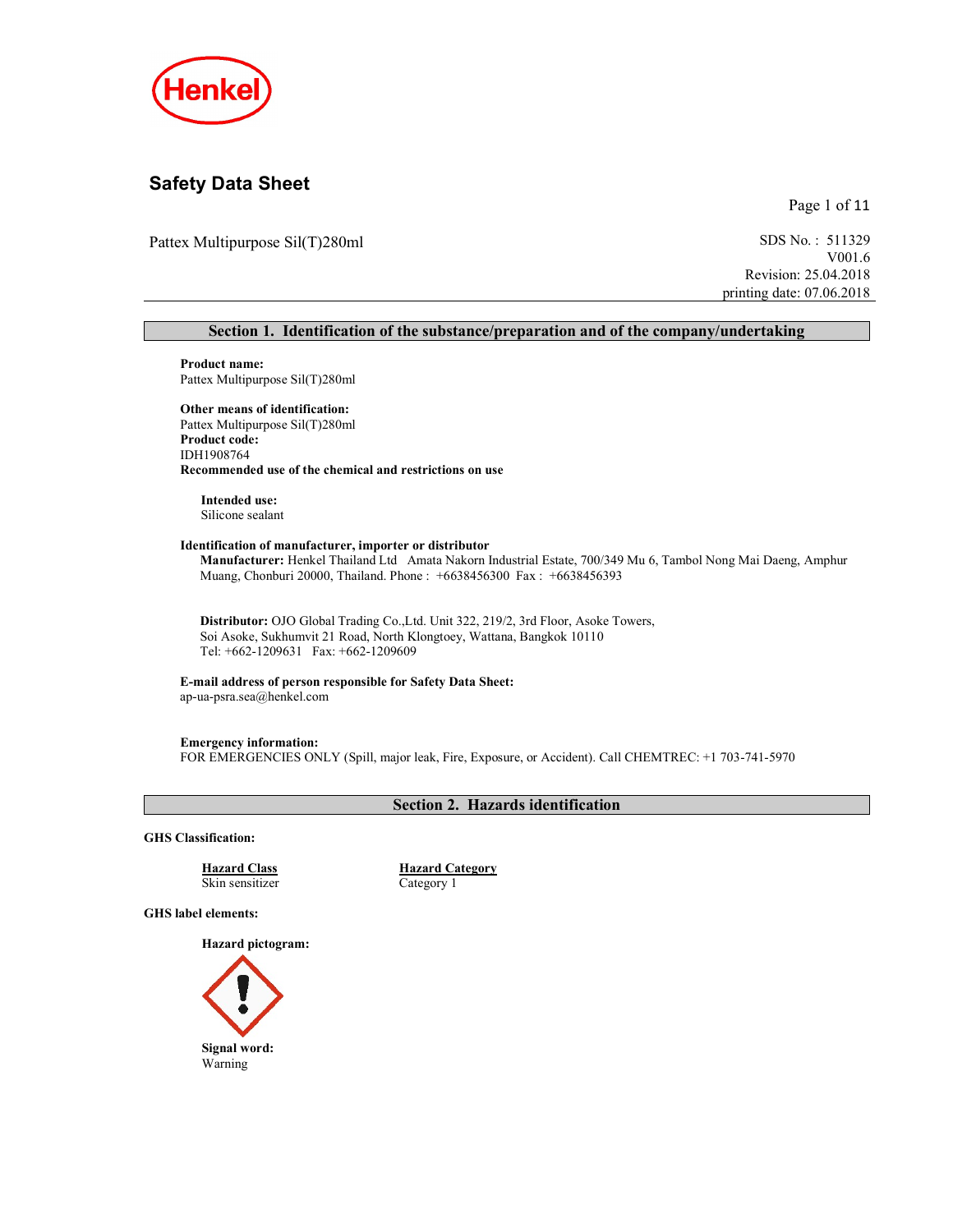## Hazard statement:

H317 May cause an allergic skin reaction.

#### Precaution:

#### Prevention:

P261 Avoid breathing dust/fume/gas/mist/vapours/spray. P272 Contaminated work clothing should not be allowed out of the workplace. P280 Wear protective gloves.

#### Response:

P302+P352 IF ON SKIN: Wash with plenty of water. P333+P313 If skin irritation or rash occurs: Get medical advice/attention. P362+P364 Take off contaminated clothing and wash it before reuse.

#### Disposal:

P501 Dispose of contents/container to an appropriate treatment and disposal facility in accordance with applicable laws and regulations, and product characteristics at time of disposal.

## Section 3. Composition / information on ingredients

#### Substance or Mixture:

Mixture

#### Declaration of hazardous chemical:

| Hazard component CAS-No.                       | Content          | <b>GHS</b> Classification                            |
|------------------------------------------------|------------------|------------------------------------------------------|
| Siloxanes and Silicones, di-Me                 | 10- 30 $\%$      |                                                      |
| 63148-62-9                                     |                  |                                                      |
| Hydrocarbon C11-25 dearomatized                | $1 - 10\%$       | Aspiration hazard 1                                  |
| 64742-46-7                                     |                  | H304                                                 |
| Butan-2-one O,O',O"-(methylsilylidyne)trioxime | $1 - 10\%$       | Acute toxicity 5; Oral                               |
| 22984-54-9                                     |                  | H303                                                 |
|                                                |                  | Serious eye damage/eye irritation 2A                 |
|                                                |                  | H319                                                 |
|                                                |                  | Skin sensitizer 1B                                   |
|                                                |                  | H317                                                 |
|                                                |                  | Specific target organ toxicity - repeated exposure 2 |
|                                                |                  | H373                                                 |
|                                                |                  | Acute hazards to the aquatic environment 3           |
|                                                |                  | H402                                                 |
| N-(3-(Trimethoxysilyl)propyl)ethylenediamine   | $0.1 - 1\%$      | Acute toxicity 5; Oral                               |
| 1760-24-3                                      |                  | H303                                                 |
|                                                |                  | Acute toxicity 4; Inhalation<br>H332                 |
|                                                |                  | Serious eye damage/eye irritation 1                  |
|                                                |                  | H318                                                 |
|                                                |                  | Skin sensitizer 1; Dermal                            |
|                                                |                  | H317                                                 |
|                                                |                  | Acute hazards to the aquatic environment 2           |
|                                                |                  | H401                                                 |
| Butan-2-one O,O',O"-(vinylsilylidyne)trioxime  | $1\%$<br>$0.1 -$ | Serious eye damage/eye irritation 1                  |
| 2224-33-1                                      |                  | H318                                                 |
|                                                |                  | Skin sensitizer 1; Dermal                            |
|                                                |                  | H317                                                 |
|                                                |                  | Specific target organ toxicity - repeated exposure 2 |
|                                                |                  | H373                                                 |
|                                                |                  | Acute hazards to the aquatic environment 3           |
|                                                |                  | H402                                                 |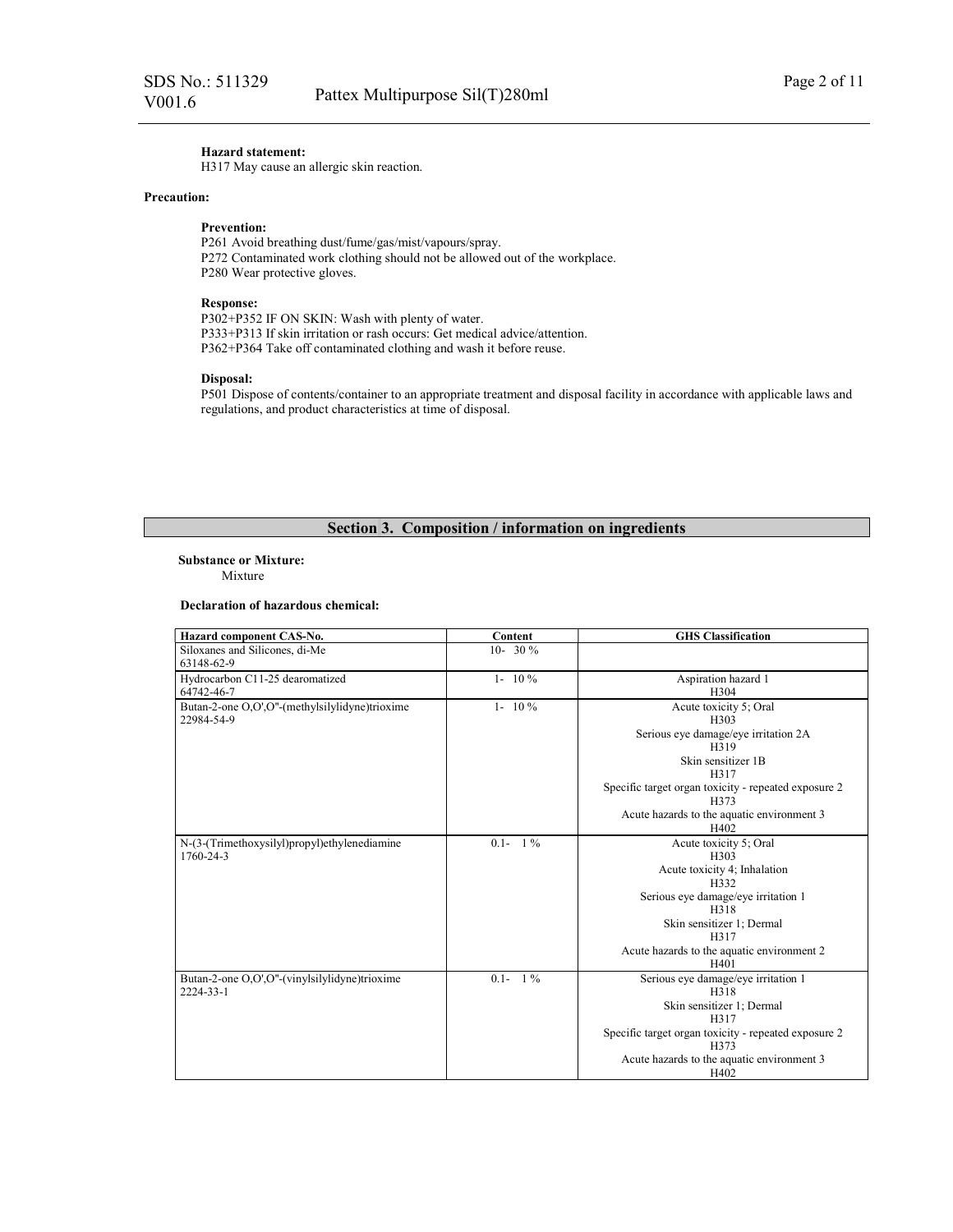#### Section 4. First aid measures

#### Inhalation:

Move to fresh air. If symptoms develop and persist, get medical attention.

#### Skin contact:

Wipe off with paper towel or cloth. Rinse with running water and soap. If symptoms develop and persist, get medical attention.

#### Eye contact:

In case of contact with the eyes, rinse immediately with plenty of water for 15 minutes, and seek immediate medical attention.

#### Ingestion:

Rinse mouth with water, (only if the person is conscious). Never give anything by mouth to an unconscious person. Get immediate medical attention.

### Section 5. Fire fighting measures

Suitable extinguishing media: foam Dry Chemical Carbon dioxide. Fine water spray

#### Special protection equipment and precautions for firefighters:

Wear self-contained breathing apparatus. Wear full protective clothing.

#### Hazardous combustion products:

carbon oxides. Silicon dioxide Formaldehyde

#### Section 6. Accidental release measures

#### Environmental precautions:

Prevent further leakage or spillage if safe to do so. Do not empty into drains / surface water / ground water.

#### Clean-up methods:

Remove all sources of ignition. Sweep up or gather material and place in appropriate container for disposal.

Section 7. Handling and storage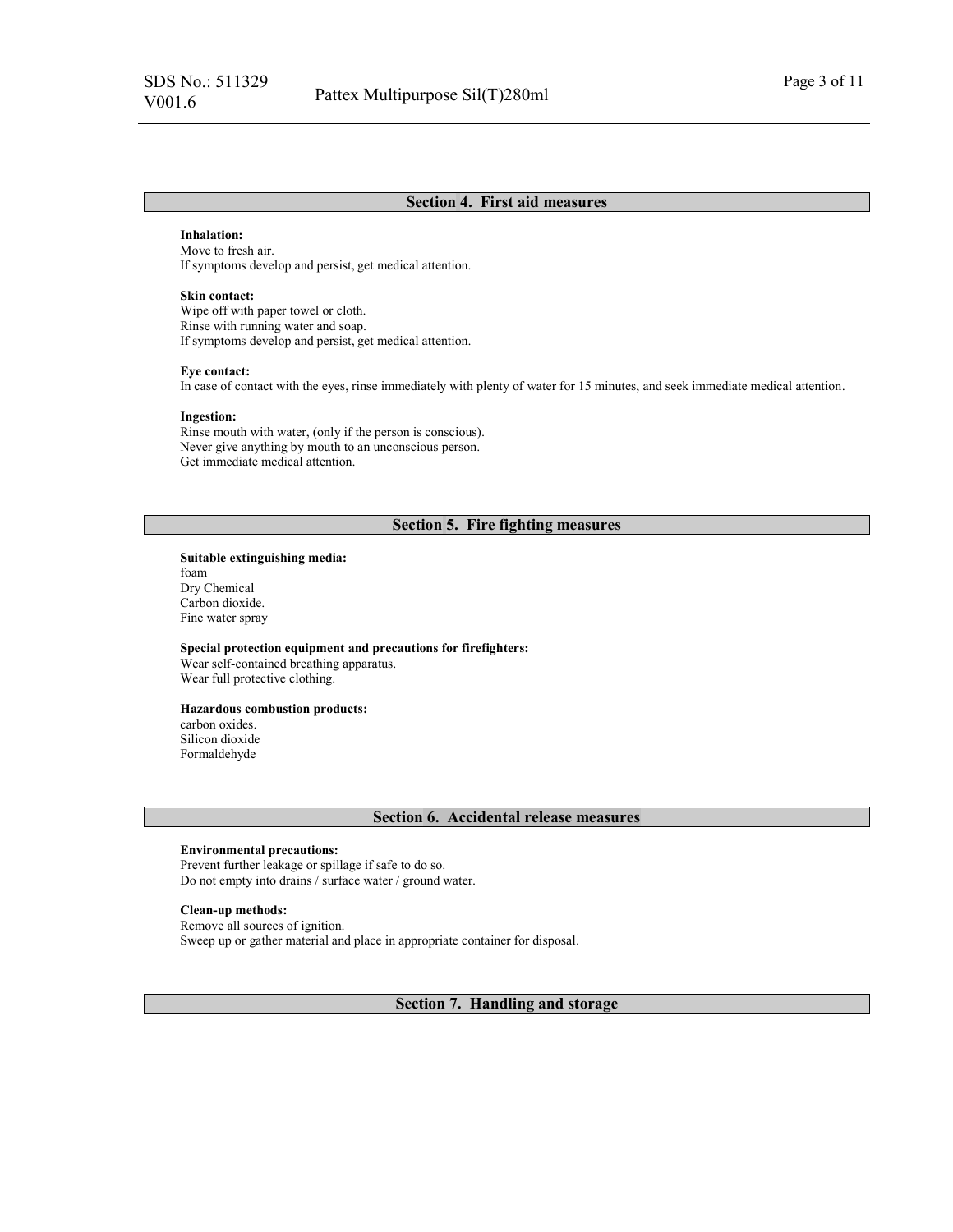## Handling:

Do not get in eyes. Do not get on skin or clothing. Do not breathe fumes or dust from this material. Use only in well-ventilated areas. Keep the containers closed when not in use. Keep out of the reach of children. Do not pressurize, cut, heat or weld containers. Empty product containers may contain product residue. Do not reuse empty containers.

#### Storage:

Store in a cool, dry place. Do not handle or store near an open flame, heat or other sources of ignition. Storage at 0 to 30°C is recommended.

#### Section 8. Exposure controls / personal protection

#### Components with specific control parameters for workplace:

| MINERAL OIL. EXCLUDING METAL | Value type     | Time Weighted Average (TWA): |
|------------------------------|----------------|------------------------------|
| WORKING FLUIDS. PURE. HIGHLY |                |                              |
| I AND SEVERELY REFINED.      |                |                              |
| INHALABLE FRACTION           |                |                              |
| 64742-46-7                   |                |                              |
|                              | $me/m^2$       |                              |
|                              | <b>Remarks</b> | ACGIH                        |

#### Respiratory protection:

If ventilation is not sufficient to effectively prevent buildup of vapor/mist/fume/dust, appropriate NIOSH/MSHA respiratory protection must be provided.

#### Hand protection:

Protective gloves made of rubber.

#### Eye protection:

Protective goggles

#### Body protection:

Suitable protective clothing

#### Engineering controls:

Ensure good ventilation/extraction.

#### General protection and hygiene measures:

Eyewash fountains and emergency showers are required.

#### Hygienic measures:

Wash hands before work breaks and after finishing work.

## Section 9. Physical and chemical properties

#### Appearance: translucent

Odor: characteristic Odor threshold (CA): No data available. pH: No data available. Melting point / freezing point: Not applicable

paste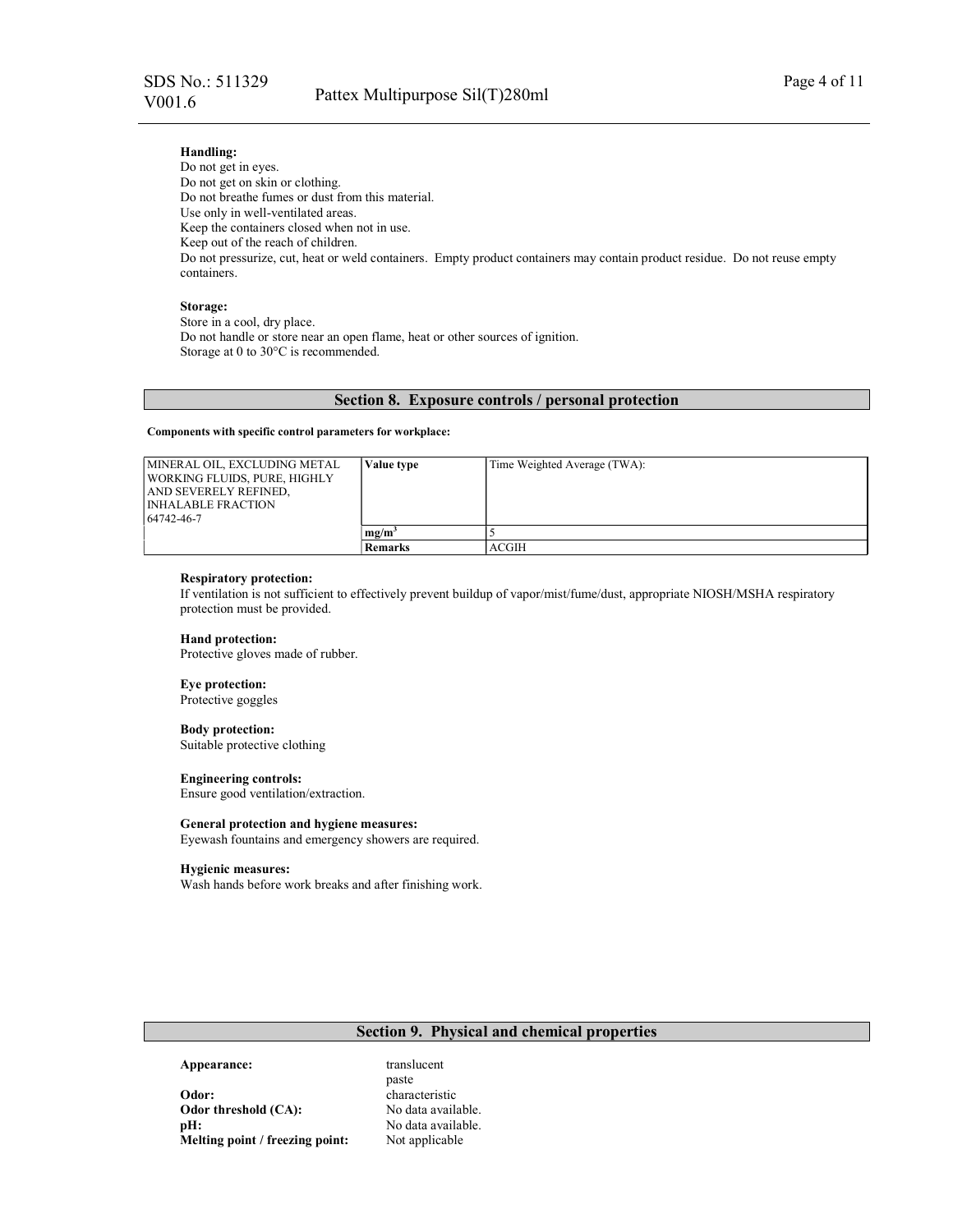| <b>Specific gravity:</b><br><b>Boiling point:</b><br><b>Flash point:</b><br><b>Evaporation rate:</b> | 1.05<br>No data available.<br>Not applicable<br>1 |
|------------------------------------------------------------------------------------------------------|---------------------------------------------------|
|                                                                                                      | (Butyl acetate $= 1$ )                            |
| Flammability (solid, gas):                                                                           | No data available.                                |
| Lower explosive limit:                                                                               | No data available.                                |
| <b>Upper explosive limit:</b>                                                                        | No data available.                                |
| Vapor pressure:                                                                                      | No data available.                                |
| Vapor density:                                                                                       | >1                                                |
|                                                                                                      | $(Air = 1)$                                       |
| <b>Density:</b>                                                                                      | $1.00 \text{ g/cm}$ 3                             |
| Solubilitv:                                                                                          | No data available.                                |
| <b>Partition coefficient: n-</b><br>octanol/water:                                                   | No data available.                                |
| <b>Auto ignition:</b>                                                                                | No data available.                                |
| <b>Decomposition temperature:</b>                                                                    | No data available.                                |
|                                                                                                      | No data available.                                |
| <b>Viscosity:</b>                                                                                    |                                                   |
| <b>VOC</b> content:                                                                                  | No data available.                                |

# Section 10. Stability and reactivity

Reactivity/Incompatible materials: Water Moisture. Chemical stability: Stable under recommended storage conditions. Possibility of hazardous reactions: Will not occur. Conditions to avoid: Exposure to air or moisture over prolonged periods. Hazardous decomposition products: Methyl ethyl ketoxime formed during cure. carbon oxides. Silicon dioxide. Formaldehyde

Section 11. Toxicological information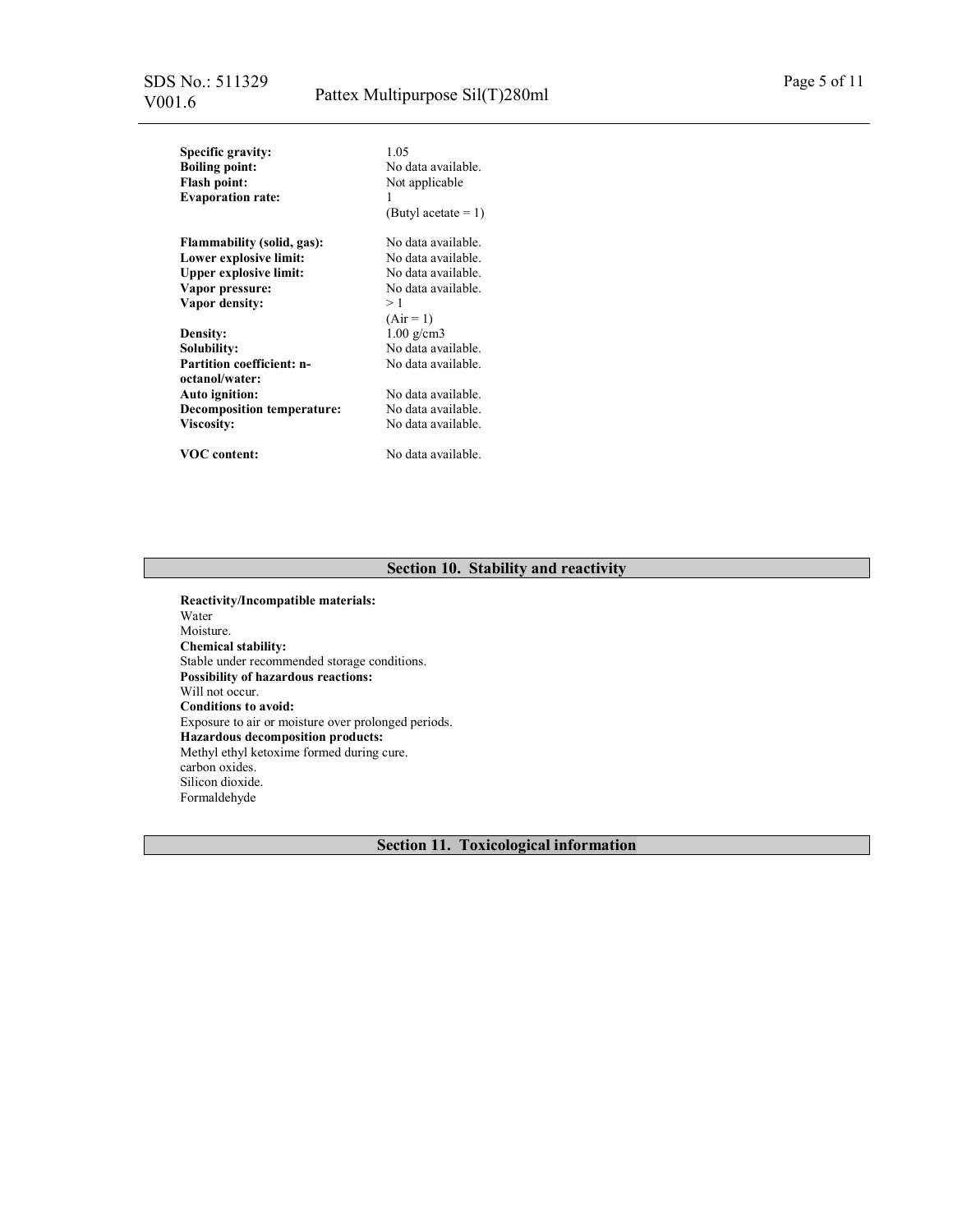# Symptoms of Overexposure: None known.

## Acute oral toxicity:

| Siloxanes and Silicones, di-Me     | Value type     | LD50                                                                            |
|------------------------------------|----------------|---------------------------------------------------------------------------------|
| 63148-62-9                         | Value          | $> 17,000$ mg/kg                                                                |
|                                    | Species        | rat                                                                             |
|                                    | Method         | not specified                                                                   |
| Hydrocarbon C11-25 dearomatized    | Value type     | LD50                                                                            |
| 64742-46-7                         | Value          | $> 5,000$ mg/kg                                                                 |
|                                    | Species        | rat                                                                             |
|                                    | Method         | OECD Guideline 401 (Acute Oral Toxicity)                                        |
| Butan-2-one O,O',O"-               | Value type     | LD50                                                                            |
| (methylsilylidyne)trioxime         | Value          | $2,463$ mg/kg                                                                   |
| 22984-54-9                         | <b>Species</b> | rat                                                                             |
|                                    | Method         | OECD Guideline 401 (Acute Oral Toxicity)                                        |
| $N-(3-$                            | Value type     | LD50                                                                            |
| (Trimethoxysilyl)propyl)ethylenedi | Value          | $2,295$ mg/kg                                                                   |
| amine                              | <b>Species</b> | rat                                                                             |
| 1760-24-3                          | Method         | EPA OPPTS 870.1100 (Acute Oral Toxicity)                                        |
| Butan-2-one O,O',O"-               | Value type     | LD50                                                                            |
| (vinylsilylidyne)trioxime          | Value          | $>$ 2,000 mg/kg                                                                 |
| 2224-33-1                          | <b>Species</b> | rat                                                                             |
|                                    | Method         | 425 (Acute Oral Toxicity: Up-and-Down<br><b>OECD</b><br>Guideline<br>Procedure) |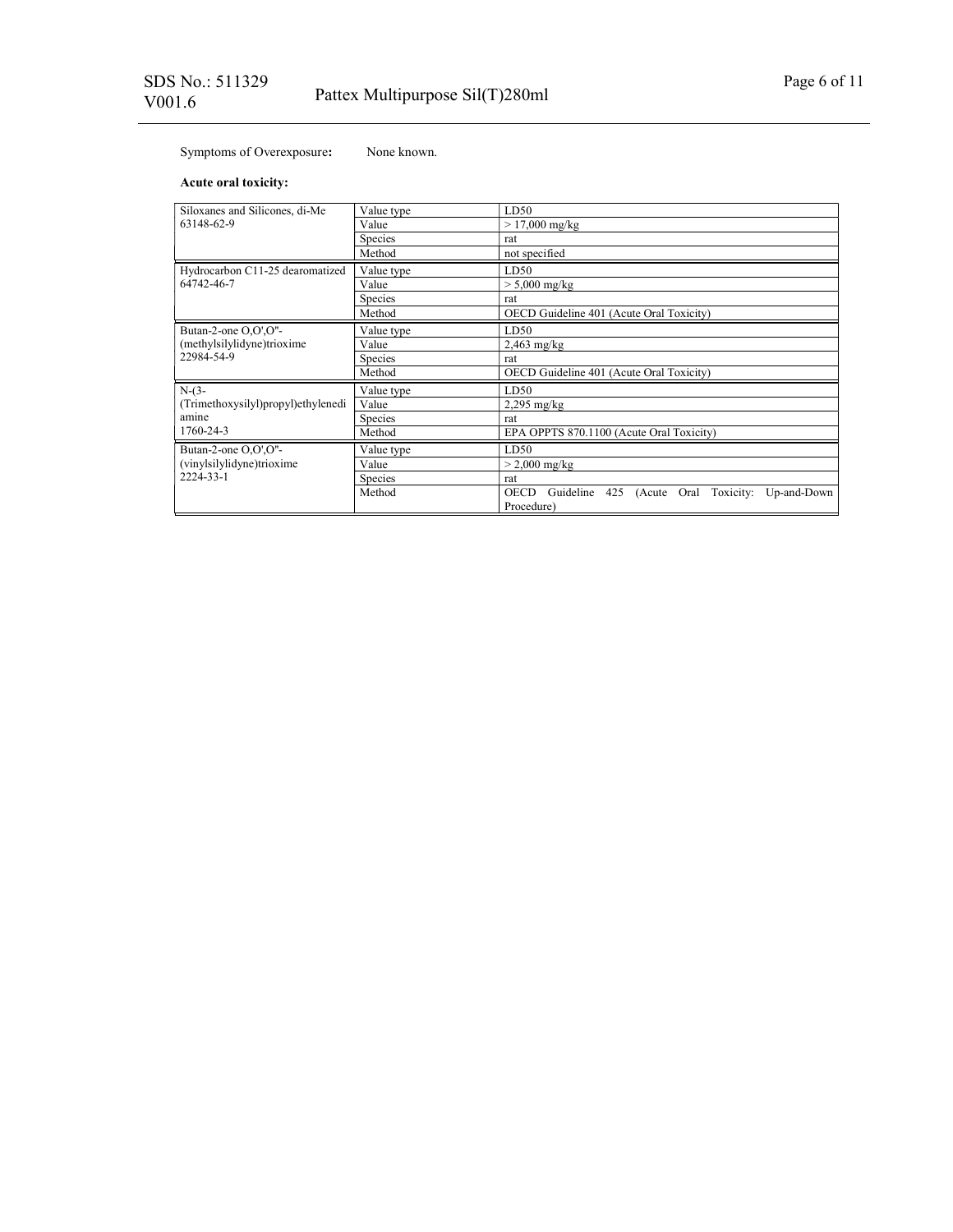## Acute inhalative toxicity:

| Hydrocarbon C11-25 dearomatized      | Value type     | LC50               |
|--------------------------------------|----------------|--------------------|
| 64742-46-7                           | Value          | $> 5.266$ mg/l     |
|                                      | Exposure time  | 4 h                |
|                                      | <b>Species</b> | rat                |
|                                      | Method         | not specified      |
|                                      |                |                    |
| $N-(3-$                              | Value type     | LC50               |
| (Trimethoxysilyl) propyl) ethylenedi | Value          | $1.49 - 2.44$ mg/l |
| amine                                | Exposure time  | 4 h                |
| 1760-24-3                            | Species        | rat                |

## Acute dermal toxicity:

| Siloxanes and Silicones, di-Me     |                | LD50                                       |
|------------------------------------|----------------|--------------------------------------------|
|                                    | Value type     |                                            |
| 63148-62-9                         | Value          | $> 2,000 \text{ mg/kg}$                    |
|                                    | <b>Species</b> | rabbit                                     |
|                                    | Method         | not specified                              |
| Hydrocarbon C11-25 dearomatized    | Value type     | LD50                                       |
| 64742-46-7                         | Value          | $> 2,000 \text{ mg/kg}$                    |
|                                    | Species        | rabbit                                     |
|                                    | Method         | OECD Guideline 402 (Acute Dermal Toxicity) |
| Butan-2-one O,O',O"-               | Value type     | LD50                                       |
| (methylsilylidyne)trioxime         | Value          | $> 2,000 \text{ mg/kg}$                    |
| 22984-54-9                         | Species        | rat                                        |
|                                    | Method         | OECD Guideline 402 (Acute Dermal Toxicity) |
| $N-(3-$                            | Value type     | LD50                                       |
| (Trimethoxysilyl)propyl)ethylenedi | Value          | $>$ 2,000 mg/kg                            |
| amine                              | Species        | rat                                        |
| 1760-24-3                          | Method         | EPA OPPTS 870.1200 (Acute Dermal Toxicity) |
| Butan-2-one O,O',O"-               | Value type     | LD50                                       |
| (vinylsilylidyne)trioxime          | Value          | $> 2,009$ mg/kg                            |
| 2224-33-1                          | Species        | rat                                        |
|                                    | Method         | OECD Guideline 402 (Acute Dermal Toxicity) |

## Skin corrosion/irritation:

| Siloxanes and Silicones, di-Me | Result         | not irritating |
|--------------------------------|----------------|----------------|
| 63148-62-9                     | Exposure time  |                |
|                                | <b>Species</b> | rabbit         |
|                                | Method         | not specified  |

## Serious eye damage/irritation:

| Siloxanes and Silicones, di-Me          | Result        | slightly irritating                                   |
|-----------------------------------------|---------------|-------------------------------------------------------|
| 63148-62-9                              | Exposure time |                                                       |
|                                         | Species       | rabbit                                                |
|                                         | Method        | not specified                                         |
| Butan-2-one $O.O'.O''-$                 | Result        | irritating                                            |
| (methylsilylidyne)trioxime              | Exposure time |                                                       |
| 22984-54-9                              | Species       | rabbit                                                |
|                                         | Method        | OECD Guideline 405 (Acute Eye Irritation / Corrosion) |
| $N-(3-$                                 | Result        | highly irritating                                     |
| (Trimethoxysilyl)propyl)ethylenediamine | Exposure time |                                                       |
| 1760-24-3                               | Species       | rabbit                                                |
|                                         | Method        | OECD Guideline 405 (Acute Eye Irritation / Corrosion) |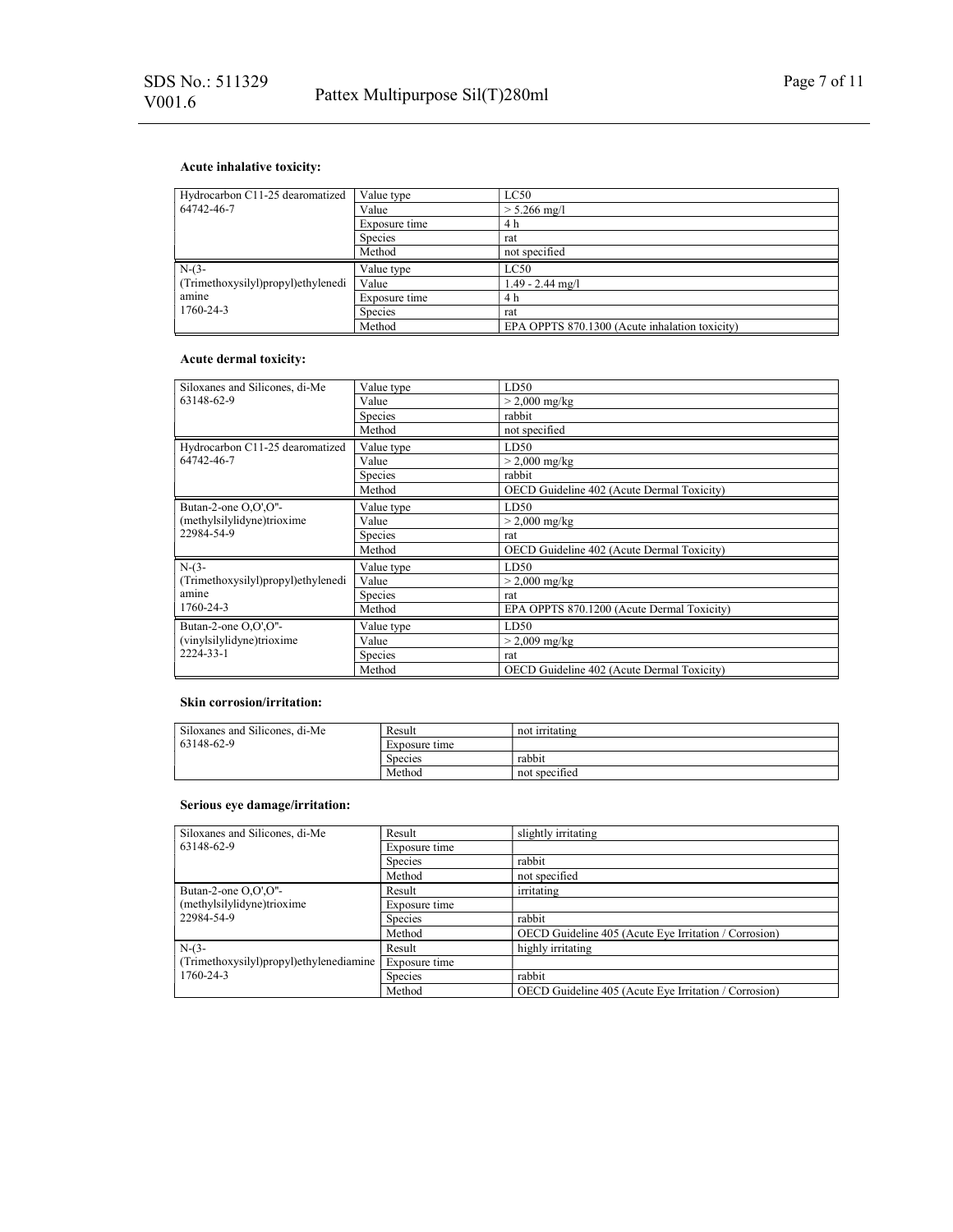## Respiratory or skin sensitization:

| Siloxanes and Silicones, di-Me     | Result         | not sensitising                                                 |
|------------------------------------|----------------|-----------------------------------------------------------------|
| 63148-62-9                         | Test type      | Guinea pig maximisation test                                    |
|                                    | Species        | guinea pig                                                      |
|                                    | Method         | not specified                                                   |
| Butan-2-one O,O',O"-               | Result         | Sensitizing                                                     |
| (methylsilylidyne)trioxime         | Test type      | Guinea pig maximisation test                                    |
| 22984-54-9                         | <b>Species</b> | guinea pig                                                      |
|                                    | Method         | OECD Guideline 406 (Skin Sensitisation)                         |
|                                    |                | sensitising                                                     |
| $N-(3-$                            | Result         |                                                                 |
| (Trimethoxysilyl)propyl)ethylenedi | Test type      | Mouse local lymphnode assay (LLNA)                              |
| amine                              | <b>Species</b> | guinea pig                                                      |
| 1760-24-3                          | Method         | OECD Guideline 429 (Skin Sensitisation: Local Lymph Node Assay) |
| Butan-2-one O,O',O"-               | Result         | Sensitizing                                                     |
| (vinylsilylidyne)trioxime          | Test type      | Guinea pig maximisation test                                    |
| 2224-33-1                          | Species        | guinea pig                                                      |

## Germ cell mutagenicity:

| Siloxanes and Silicones, di-Me | Result                                  | negative                                              |
|--------------------------------|-----------------------------------------|-------------------------------------------------------|
| 63148-62-9                     | Type of study / Route of administration | bacterial reverse mutation assay (e.g Ames test)      |
|                                | Metabolic activation / Exposure time    | with and without                                      |
|                                | Method                                  | not specified                                         |
| Butan-2-one O,O',O"-           | Result                                  | negative                                              |
| (vinylsilylidyne)trioxime      | Type of study / Route of administration | bacterial reverse mutation assay (e.g Ames test)      |
| 2224-33-1                      | Metabolic activation / Exposure time    | with and without                                      |
|                                | Method                                  | OECD Guideline 471 (Bacterial Reverse Mutation Assay) |
| Butan-2-one O,O',O"-           | Result                                  | negative                                              |
| (vinylsilylidyne)trioxime      | Type of study / Route of administration | intraperitoneal                                       |
| 2224-33-1                      | Metabolic activation / Exposure time    |                                                       |
|                                | Species                                 | mouse                                                 |
|                                | Method                                  | OECD Guideline 474 (Mammalian Erythrocyte             |
|                                |                                         | Micronucleus Test)                                    |

## Repeated dose toxicity:

| Siloxanes and Silicones, di-Me | Result                                 | $NOAEL \Rightarrow 100000$ ppm                       |
|--------------------------------|----------------------------------------|------------------------------------------------------|
| 63148-62-9                     | Route of application                   | oral: feed                                           |
|                                | Exposure time / Frequency of treatment | 28 d                                                 |
|                                | Species                                | rat                                                  |
|                                | Method                                 | not specified                                        |
| Siloxanes and Silicones, di-Me | Result                                 | $NOAEL \Rightarrow 1,000$ mg/kg                      |
| 63148-62-9                     | Route of application                   | dermal                                               |
|                                | Exposure time / Frequency of treatment | 29d                                                  |
|                                | Species                                | rabbit                                               |
|                                | Method                                 | not specified                                        |
| Butan-2-one O,O',O"-           | Result                                 | $NOAEL=10$ mg/kg                                     |
| (methylsilylidyne)trioxime     | Route of application                   | oral: gavage                                         |
| 22984-54-9                     | Exposure time / Frequency of treatment | 28 days7 days/week                                   |
|                                | Species                                | rat                                                  |
|                                | Method                                 | OECD Guideline 422 (Combined Repeated Dose Toxicity  |
|                                |                                        | Study with the Reproduction / Developmental Toxicity |
|                                |                                        | Screening Test)                                      |
| Butan-2-one O,O',O"-           | Result                                 | $NOAEL=10$ mg/kg                                     |
| (vinylsilylidyne)trioxime      | Route of application                   | oral: gavage                                         |
| 2224-33-1                      | Exposure time / Frequency of treatment |                                                      |
|                                | <b>Species</b>                         | rat                                                  |
|                                | Method                                 | OECD Guideline 422 (Combined Repeated Dose Toxicity  |
|                                |                                        | Study with the Reproduction / Developmental Toxicity |
|                                |                                        | Screening Test)                                      |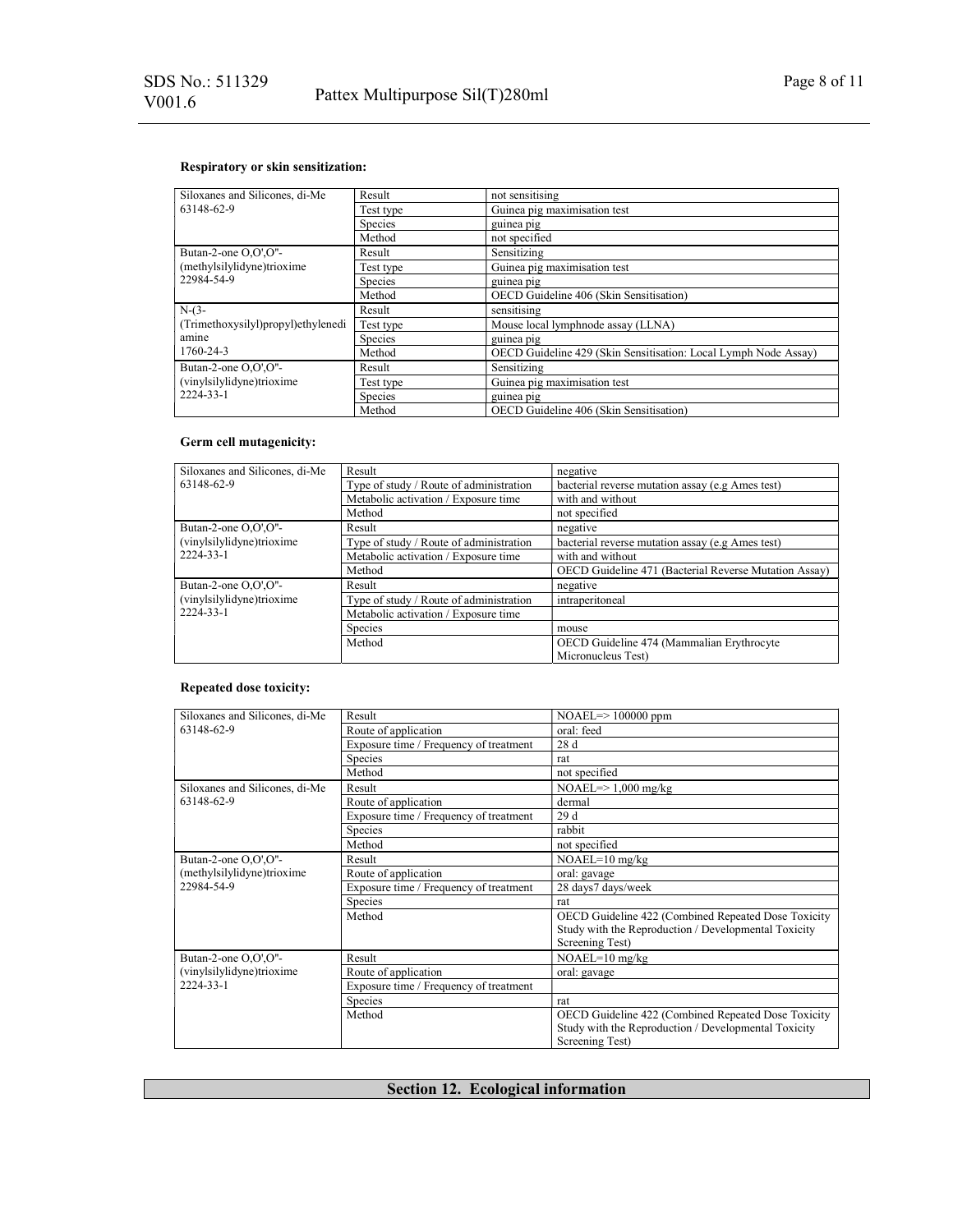General ecological information: Do not empty into drains / surface water / ground water.

## Toxicity:

| Hydrocarbon C11-25 dearomatized    | Value type                  | LC50                                                                  |
|------------------------------------|-----------------------------|-----------------------------------------------------------------------|
| 64742-46-7                         | Value                       | $> 10,000 \text{ mg/l}$                                               |
|                                    | Acute Toxicity Study        | Fish                                                                  |
|                                    | Exposure time               | 96 h                                                                  |
|                                    | Species                     | Pimephales promelas                                                   |
|                                    | Method                      | OECD Guideline 203 (Fish, Acute Toxicity Test)                        |
|                                    |                             |                                                                       |
| Butan-2-one O,O',O"-               | Value type                  | LC50                                                                  |
| (methylsilylidyne)trioxime         | Value                       | $> 560$ mg/l                                                          |
| 22984-54-9                         | <b>Acute Toxicity Study</b> | Fish                                                                  |
|                                    | Exposure time               | 96 h                                                                  |
|                                    | Species                     | Brachydanio rerio (new name: Danio rerio)                             |
|                                    | Method                      | OECD Guideline 203 (Fish, Acute Toxicity Test)                        |
| Butan-2-one O,O',O"-               | Value type                  | EC50                                                                  |
| (methylsilylidyne)trioxime         | Value                       | $> 750 \text{ mg}/1$                                                  |
| 22984-54-9                         |                             | Daphnia                                                               |
|                                    | <b>Acute Toxicity Study</b> |                                                                       |
|                                    | Exposure time               | 48 h                                                                  |
|                                    | Species                     | Daphnia magna                                                         |
|                                    | Method                      | OECD Guideline 202 (Daphnia sp. Acute Immobilisation Test)            |
| Butan-2-one O,O',O"-               | Value type                  | <b>EC50</b>                                                           |
| (methylsilylidyne)trioxime         | Value                       | 94 mg/l                                                               |
| 22984-54-9                         | <b>Acute Toxicity Study</b> | Algae                                                                 |
|                                    | Exposure time               | 72 h                                                                  |
|                                    | Species                     | Selenastrum capricornutum (new name: Pseudokirchneriella subcapitata) |
|                                    |                             | OECD Guideline 201 (Alga, Growth Inhibition Test)                     |
|                                    | Method                      |                                                                       |
|                                    | Value type                  | <b>NOEC</b>                                                           |
|                                    | Value                       | $30 \text{ mg/l}$                                                     |
|                                    | <b>Acute Toxicity Study</b> | Algae                                                                 |
|                                    | Exposure time               | 72 h                                                                  |
|                                    | Species                     | Selenastrum capricornutum (new name: Pseudokirchneriella subcapitata) |
|                                    | Method                      | OECD Guideline 201 (Alga, Growth Inhibition Test)                     |
| $N-(3-$                            | Value type                  | LC50                                                                  |
|                                    |                             |                                                                       |
| (Trimethoxysilyl)propyl)ethylenedi | Value                       | $168$ mg/l                                                            |
| amine                              | <b>Acute Toxicity Study</b> | Fish                                                                  |
| 1760-24-3                          | Exposure time               | 96 h                                                                  |
|                                    | Species                     | Pimephales promelas                                                   |
|                                    | Method                      | OECD Guideline 203 (Fish, Acute Toxicity Test)                        |
| $N-(3-$                            | Value type                  | <b>EC 50</b>                                                          |
| (Trimethoxysilyl)propyl)ethylenedi | Value                       | $87.4 \text{ mg}/1$                                                   |
| amine                              | Acute Toxicity Study        | Daphnia                                                               |
| 1760-24-3                          | Exposure time               | 48 h                                                                  |
|                                    |                             |                                                                       |
|                                    | Species                     | Water flea (Daphnia magna)                                            |
|                                    | Method                      |                                                                       |
|                                    | Value type                  | <b>EC50</b>                                                           |
|                                    | Value                       | $87.4 \text{ mg}/1$                                                   |
|                                    | <b>Acute Toxicity Study</b> | Daphnia                                                               |
|                                    | Exposure time               | 48 h                                                                  |
|                                    | Species                     | Daphnia magna                                                         |
|                                    | Method                      | OECD Guideline 202 (Daphnia sp. Acute Immobilisation Test)            |
|                                    |                             |                                                                       |
| $N-(3-$                            | Value type                  | <b>EC50</b>                                                           |
| (Trimethoxysilyl)propyl)ethylenedi | Value                       | $8.8 \text{ mg}/l$                                                    |
| amine                              | <b>Acute Toxicity Study</b> | Algae                                                                 |
| 1760-24-3                          | Exposure time               | 96 h                                                                  |
|                                    | Species                     | Pseudokirchneriella subcapitata                                       |
|                                    | Method                      | OECD Guideline 201 (Alga, Growth Inhibition Test)                     |
|                                    | Value type                  | NOEC                                                                  |
|                                    |                             | $3.1 \text{ mg/l}$                                                    |
|                                    | Value                       |                                                                       |
|                                    | <b>Acute Toxicity Study</b> | Algae                                                                 |
|                                    | Exposure time               | 96 h                                                                  |
|                                    | Species                     | Pseudokirchneriella subcapitata                                       |
|                                    | Method                      | OECD Guideline 201 (Alga, Growth Inhibition Test)                     |
| $N-(3-$                            | Value type                  | EC 50                                                                 |
| (Trimethoxysilyl)propyl)ethylenedi | Value                       | 435 mg/l                                                              |
| amine                              |                             |                                                                       |
| 1760-24-3                          | <b>Acute Toxicity Study</b> | Bacteria                                                              |
|                                    | Exposure time               | 3 h                                                                   |
|                                    | Species                     |                                                                       |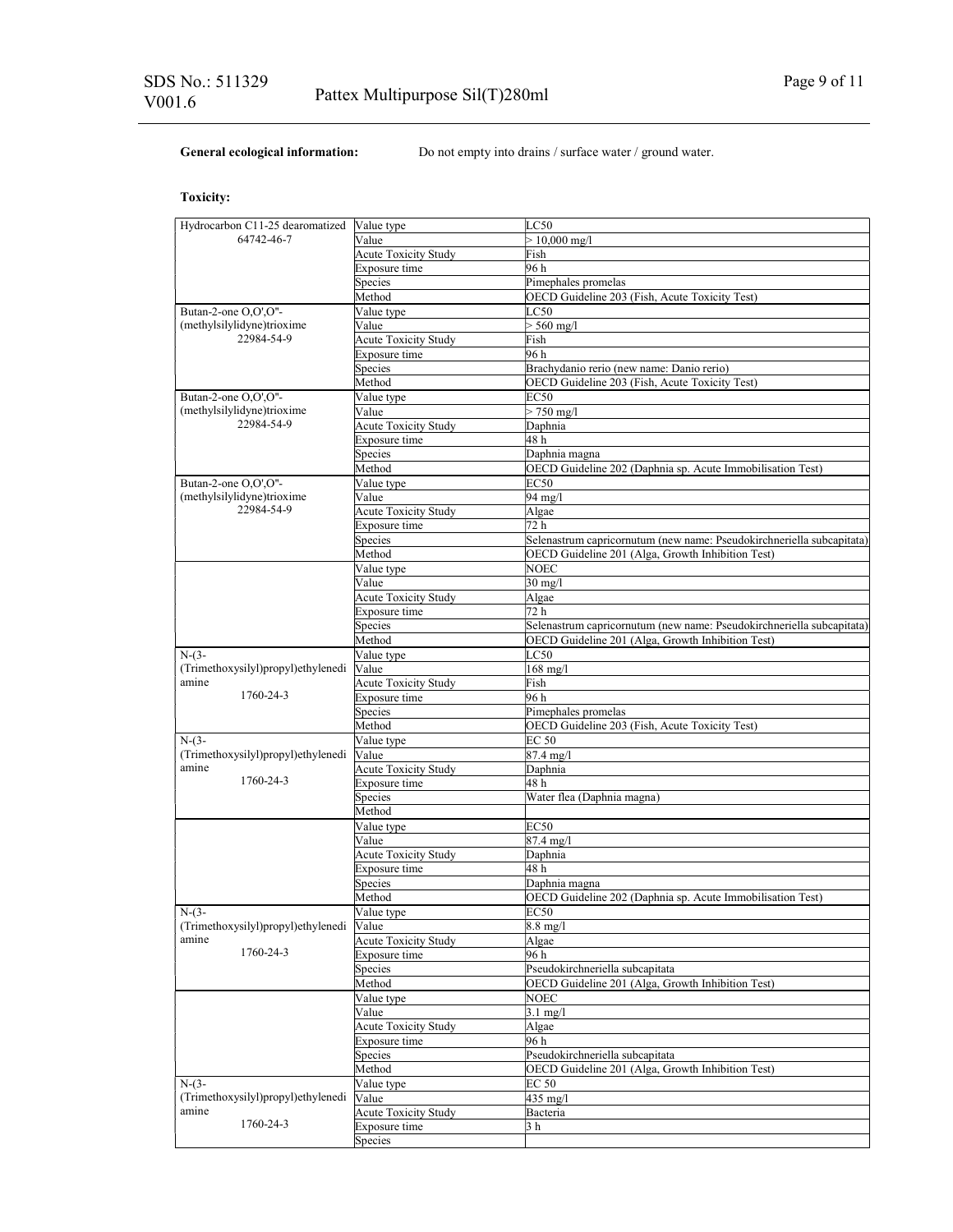# Pattex Multipurpose Sil(T)280ml

|                                        | Method                      | OECD Guideline 209 (Activated Sludge, Respiration Inhibition Test)    |
|----------------------------------------|-----------------------------|-----------------------------------------------------------------------|
| Butan-2-one O,O',O"-                   | Value type                  | LC50                                                                  |
| (vinylsilylidyne)trioxime<br>2224-33-1 | Value                       | $>$ 560 mg/l                                                          |
|                                        | <b>Acute Toxicity Study</b> | Fish                                                                  |
|                                        | Exposure time               | 96 h                                                                  |
|                                        | Species                     | Brachydanio rerio (new name: Danio rerio)                             |
|                                        | Method                      | OECD Guideline 203 (Fish, Acute Toxicity Test)                        |
|                                        | Value type                  | <b>NOEC</b>                                                           |
|                                        | Value                       | $50 \text{ mg/l}$                                                     |
|                                        | Acute Toxicity Study        | Fish                                                                  |
|                                        | Exposure time               | 14d                                                                   |
|                                        | Species                     | Oryzias latipes                                                       |
|                                        | Method                      | OECD Guideline 204 (Fish, Prolonged Toxicity Test: 14-day Study)      |
| Butan-2-one O,O',O"-                   | Value type                  | EC50                                                                  |
| (vinylsilylidyne)trioxime<br>2224-33-1 | Value                       | $201$ mg/l                                                            |
|                                        | Acute Toxicity Study        | Daphnia                                                               |
|                                        | Exposure time               | 48 h                                                                  |
|                                        | Species                     | Daphnia magna                                                         |
|                                        | Method                      | OECD Guideline 202 (Daphnia sp. Acute Immobilisation Test)            |
| Butan-2-one O,O',O"-                   | Value type                  | EC50                                                                  |
| (vinylsilylidyne)trioxime<br>2224-33-1 | Value                       | 94 mg/l                                                               |
|                                        | <b>Acute Toxicity Study</b> | Algae                                                                 |
|                                        | Exposure time               | 72h                                                                   |
|                                        | Species                     | Selenastrum capricornutum (new name: Pseudokirchneriella subcapitata) |
|                                        | Method                      | OECD Guideline 201 (Alga, Growth Inhibition Test)                     |
|                                        | Value type                  | <b>NOEC</b>                                                           |
|                                        | Value                       | $30 \text{ mg}/l$                                                     |
|                                        | Acute Toxicity Study        | Algae                                                                 |
|                                        | Exposure time               | 72 h                                                                  |
|                                        | Species                     | Selenastrum capricornutum (new name: Pseudokirchneriella subcapitata) |
|                                        | Method                      | OECD Guideline 201 (Alga, Growth Inhibition Test)                     |

# Persistence and degradability:

| Siloxanes and Silicones, di-Me           | Result               | not readily biodegradable.                                            |  |
|------------------------------------------|----------------------|-----------------------------------------------------------------------|--|
| 63148-62-9                               | Route of application | aerobic                                                               |  |
|                                          | Degradability        | $0\%$                                                                 |  |
|                                          | Method               | OECD Guideline 301 D (Ready Biodegradability: Closed Bottle Test)     |  |
| Hydrocarbon C11-25                       | Result               |                                                                       |  |
| dearomatized                             | Route of application | aerobic                                                               |  |
| 64742-46-7                               | Degradability        | 30%                                                                   |  |
|                                          | Method               | OECD Guideline 301 D (Ready Biodegradability: Closed Bottle Test)     |  |
| Butan-2-one O,O',O"-                     | Result               | not readily biodegradable.                                            |  |
| (methylsilylidyne)trioxime<br>22984-54-9 | Route of application | aerobic                                                               |  |
|                                          | Degradability        | 26 %                                                                  |  |
|                                          | Method               | OECD Guideline 301 C (Ready Biodegradability: Modified MITI Test (I)) |  |
| $N-(3-$                                  | Result               |                                                                       |  |
| (Trimethoxysilyl)propyl)ethylen          | Route of application | aerobic                                                               |  |
| ediamine                                 | Degradability        | 50 %                                                                  |  |
| 1760-24-3                                | Method               | OECD Guideline 301 A (new version) (Ready Biodegradability: DOC Die   |  |
|                                          |                      | Away Test)                                                            |  |
| Butan-2-one O.O'.O"-                     | Result               | not readily biodegradable.                                            |  |
| (vinylsilylidyne)trioxime                | Route of application | aerobic                                                               |  |
| 2224-33-1                                | Degradability        | 26 %                                                                  |  |
|                                          | Method               | OECD Guideline 301 C (Ready Biodegradability: Modified MITI Test (I)) |  |

## Bioaccumulative potential / Mobility in soil:

| Butan-2-one $O.O'.O''-$         | LogPow      | 9.83          |
|---------------------------------|-------------|---------------|
| (methylsilylidyne)trioxime      | Temperature |               |
| 22984-54-9                      | Method      | not specified |
| $N-(3-$                         | LogPow      | $-1.67$       |
| (Trimethoxysilyl)propyl)ethylen | Temperature |               |
| ediamine                        | Method      | not specified |
| 1760-24-3                       |             |               |